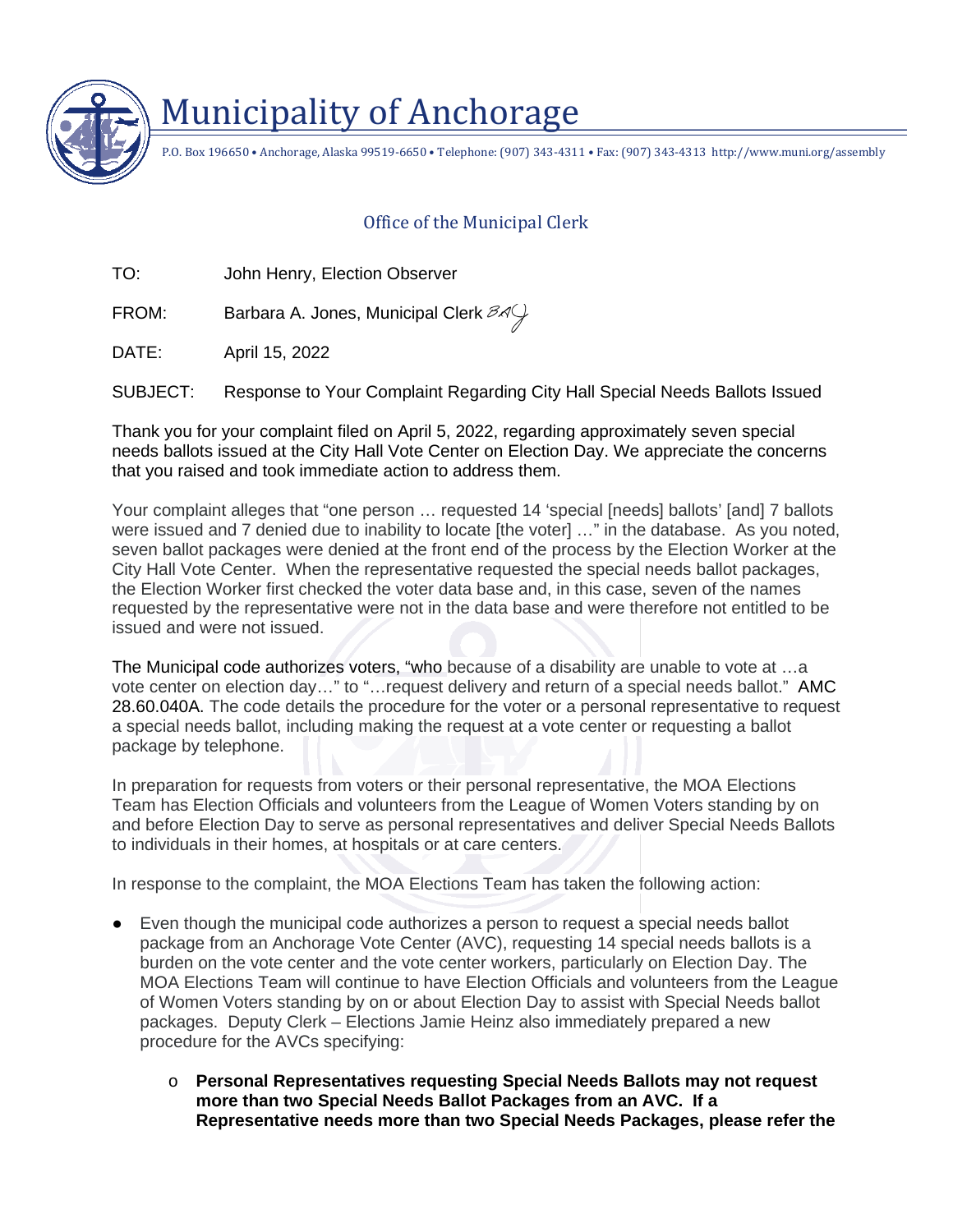## **Representative to the Voter Hotline at 907-243-VOTE (8683) or to Election Center.**

- **●** On Election Day or the day after, the MOA Elections Team ascertained the names of the seven voters who were issued special needs ballot packages from the City Hall Vote Center and challenged all seven ballot packages (at the envelope stage).
- **●** All seven envelopes were reviewed, prior to processing, like the questioned ballot envelope review, with observers present, on Friday, April 15, 2022.
	- $\circ$  Because persons are allowed to vote using a special needs ballot and if the ballot envelope, including the voter declarations and the personal representative oaths, are completed, the MOA Elections Team may have limited authority under the code to challenge these ballot envelopes.
	- o Even so, because of the unusual situation of seven special needs envelopes being requested by one personal representative at an AVC, MOA Election Officials are referring all seven envelopes to the Anchorage Election Commission for adjudication.

The steps detailed above were implemented and discussed with the observers on Election Day or the day after, as well as on April 15. Thank you again for bringing this complaint to our attention.

C: Jamie Heinz, Deputy Municipal Clerk – Elections Dee Ennis, Observer Liaison Ralph Duerre, Observer Liaison Observer Contacts for other campaigns